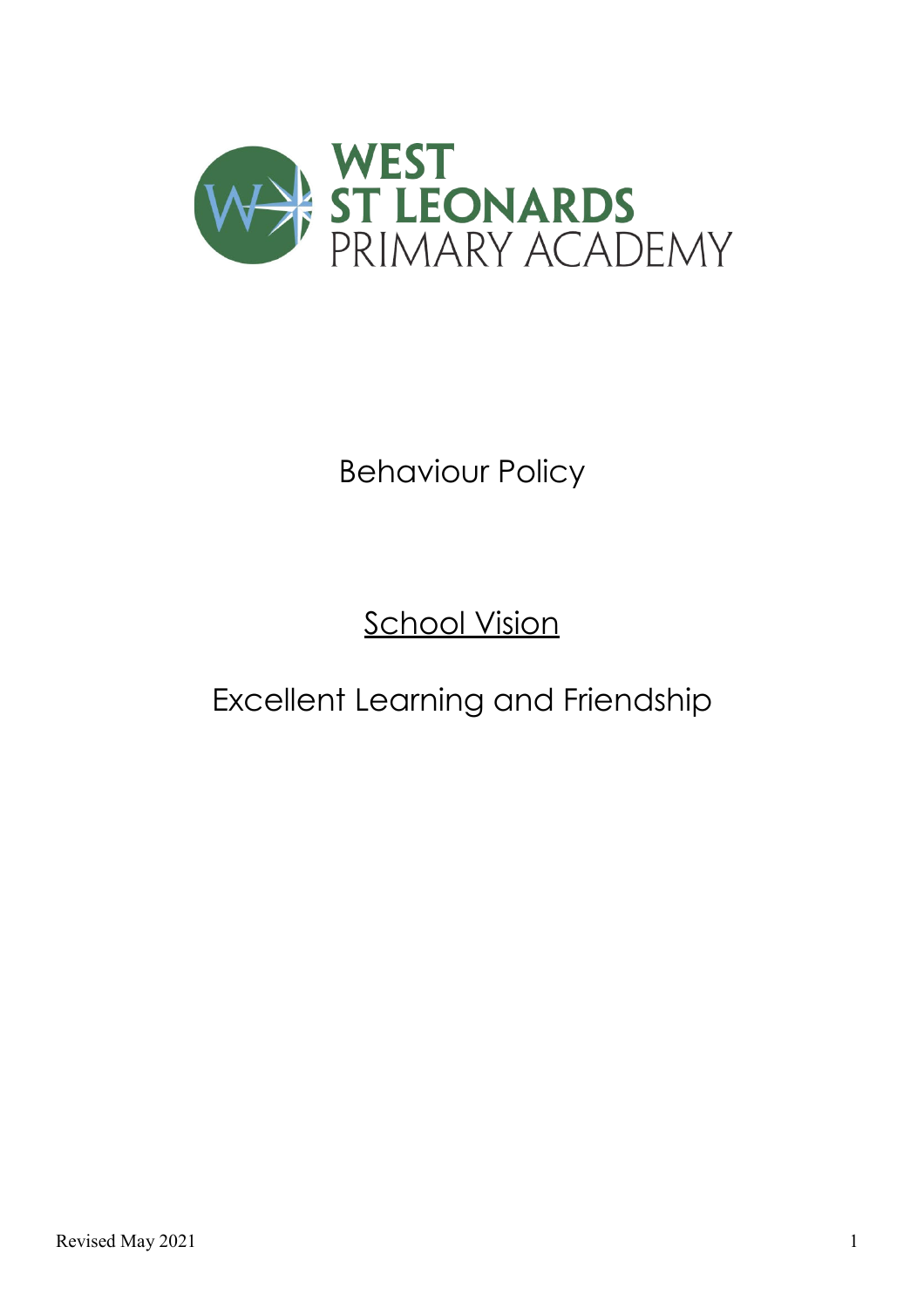### West St Leonards Primary Academy Behaviour and Anti-Bullying Policy

Aims of this Policy:

- 1. To provide the framework for effective learning and teaching to take place
- 2. To promote positive behaviour management
- 3. To give a clear guide to children and staff and what is expected of them
- 4. To ensure continuity and consistency in approach towards children by all staff
- 5. To provide new members of staff with clear guidelines and readily accessible procedures they can act on
- 6. To provide information for parents and governors of our aims and objectives
- 7. To provide clear procedures for informing and involving parents

At West St Leonards Primary Academy we promote a positive growth mind set in all areas of our academy, including how we behave. To achieve this we endorse mutual respect, good relationships and positive use of language between all staff and learners.

A core system for developing this belief is the integrated reinforcement of essential behaviours for learning through focussing on the **Pride of West St Leonards** values (P.O.W) and a consistent approach to behaviour management.

The essential behaviours for a successful learner and to build character are;

**Creativity Patience** Honesty Co-operation Empathy Independence Resilience Optimism **Politeness** Self-control **Thoughtfulness** Responsibility

Once a value has been noted on three separate occasions, recorded on the tally sheet, this can be ticked off in gold on the actual POW card. When a pupil has all twelve values ticked off on their card they will be awarded the **Pride of West St Leonards** metal badge to proudly wear. Each year the tally chart begins again and those pupils who achieve all values ticked off will be awarded a star to add to their badge.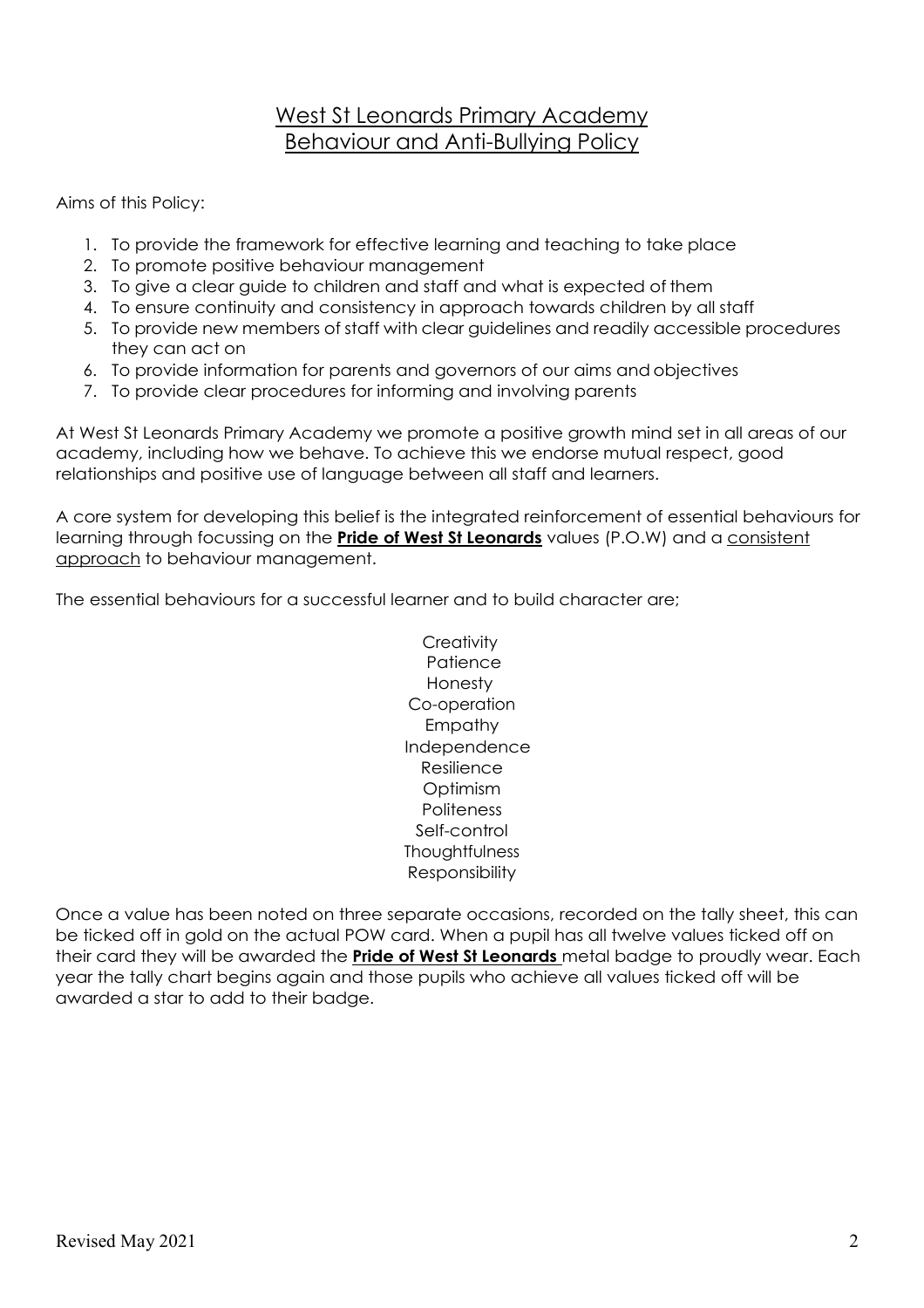| Positive use of         | Adults select the language used to promote what they expect                                               |                                                           |                                                           |                                                               |  |  |
|-------------------------|-----------------------------------------------------------------------------------------------------------|-----------------------------------------------------------|-----------------------------------------------------------|---------------------------------------------------------------|--|--|
| language                | to occur rather than what they do not want                                                                |                                                           |                                                           |                                                               |  |  |
| Praise                  | Adults at WSLPA strive to catch learners doing something                                                  |                                                           |                                                           |                                                               |  |  |
|                         | good. The adults are specific in praising the behaviour to                                                |                                                           |                                                           |                                                               |  |  |
|                         | ensure it has meaning.                                                                                    |                                                           |                                                           |                                                               |  |  |
| Happy face/sad face     | Names of the pupils start on the happy face to encourage a                                                |                                                           |                                                           |                                                               |  |  |
|                         | positive start to each day                                                                                |                                                           |                                                           |                                                               |  |  |
|                         | KS1 names goes back on the happy face any instances of                                                    |                                                           |                                                           |                                                               |  |  |
|                         | reflection time are noted. KS2 names remain on the sad face.                                              |                                                           |                                                           |                                                               |  |  |
| Reward points           | Reward points are awarded on an individual basis throughout                                               |                                                           |                                                           |                                                               |  |  |
|                         | the academy. These are accumulated over 1 term.                                                           |                                                           |                                                           |                                                               |  |  |
|                         | Learners can receive these via stickers, ticks on their name on<br>the happy face and on work with 1x RP. |                                                           |                                                           |                                                               |  |  |
|                         |                                                                                                           |                                                           |                                                           |                                                               |  |  |
|                         | 20 stickers                                                                                               | Red                                                       | Given out in                                              |                                                               |  |  |
|                         |                                                                                                           | reward                                                    | class                                                     |                                                               |  |  |
|                         |                                                                                                           | card                                                      |                                                           |                                                               |  |  |
|                         | 40 stickers                                                                                               | Orange                                                    | Given out in                                              |                                                               |  |  |
|                         |                                                                                                           | reward                                                    | assembly                                                  |                                                               |  |  |
|                         |                                                                                                           | card                                                      | and small                                                 |                                                               |  |  |
|                         |                                                                                                           |                                                           | prize                                                     |                                                               |  |  |
|                         | 60 stickers                                                                                               | Green                                                     | Given out in                                              |                                                               |  |  |
|                         |                                                                                                           | reward                                                    | assembly                                                  |                                                               |  |  |
|                         |                                                                                                           | card                                                      | and small                                                 |                                                               |  |  |
|                         |                                                                                                           |                                                           | prize                                                     |                                                               |  |  |
|                         | 80 stickers                                                                                               | Silver                                                    | Given out in                                              |                                                               |  |  |
|                         |                                                                                                           | reward                                                    | assembly                                                  |                                                               |  |  |
|                         |                                                                                                           | card                                                      | and small                                                 |                                                               |  |  |
|                         |                                                                                                           |                                                           | prize                                                     |                                                               |  |  |
|                         | 100 stickers                                                                                              | Gold                                                      | Given out in                                              |                                                               |  |  |
|                         |                                                                                                           | reward                                                    | assembly                                                  |                                                               |  |  |
|                         |                                                                                                           | card                                                      | and gold                                                  |                                                               |  |  |
|                         |                                                                                                           |                                                           | credit card                                               |                                                               |  |  |
|                         |                                                                                                           |                                                           |                                                           | Learners based in Doves/Skylarks gain individual rewards via  |  |  |
|                         | their personal reward systems.                                                                            |                                                           |                                                           |                                                               |  |  |
| Daily good slips        |                                                                                                           | Class teachers send home a good slip to learners who have |                                                           |                                                               |  |  |
|                         |                                                                                                           |                                                           |                                                           | followed Pride of West St Leonards values, demonstrating good |  |  |
|                         | behaviour or learning.                                                                                    |                                                           |                                                           |                                                               |  |  |
| Celebration assembly    |                                                                                                           |                                                           |                                                           | Separate assemblies are held weekly for FS/KS1 and KS2 to     |  |  |
|                         |                                                                                                           |                                                           |                                                           | celebrate good behaviour for learning. Each class teacher     |  |  |
|                         |                                                                                                           |                                                           | writes the name of one child into the 'Gold Book', with a |                                                               |  |  |
|                         | description of the individual achievement.                                                                |                                                           |                                                           |                                                               |  |  |
|                         | The names and comments are read out and the 'Golden                                                       |                                                           |                                                           |                                                               |  |  |
|                         | Pupil' receives a golden sticker and a treat from the reward                                              |                                                           |                                                           |                                                               |  |  |
|                         | box.                                                                                                      |                                                           |                                                           |                                                               |  |  |
|                         | Photos of the learners are placed on the 'Golden Child'<br>display board and in the newsletter.           |                                                           |                                                           |                                                               |  |  |
| Politeness cup          | 1 learner from FS/KS1 and KS2, who have shown good                                                        |                                                           |                                                           |                                                               |  |  |
|                         | manners, win the politeness cup each week.                                                                |                                                           |                                                           |                                                               |  |  |
| Sharing work with other | Learners can visit the Principal, Vice Principal, Key Stage team                                          |                                                           |                                                           |                                                               |  |  |
| adults                  | leaders and other class teachers/classes to show good work.                                               |                                                           |                                                           |                                                               |  |  |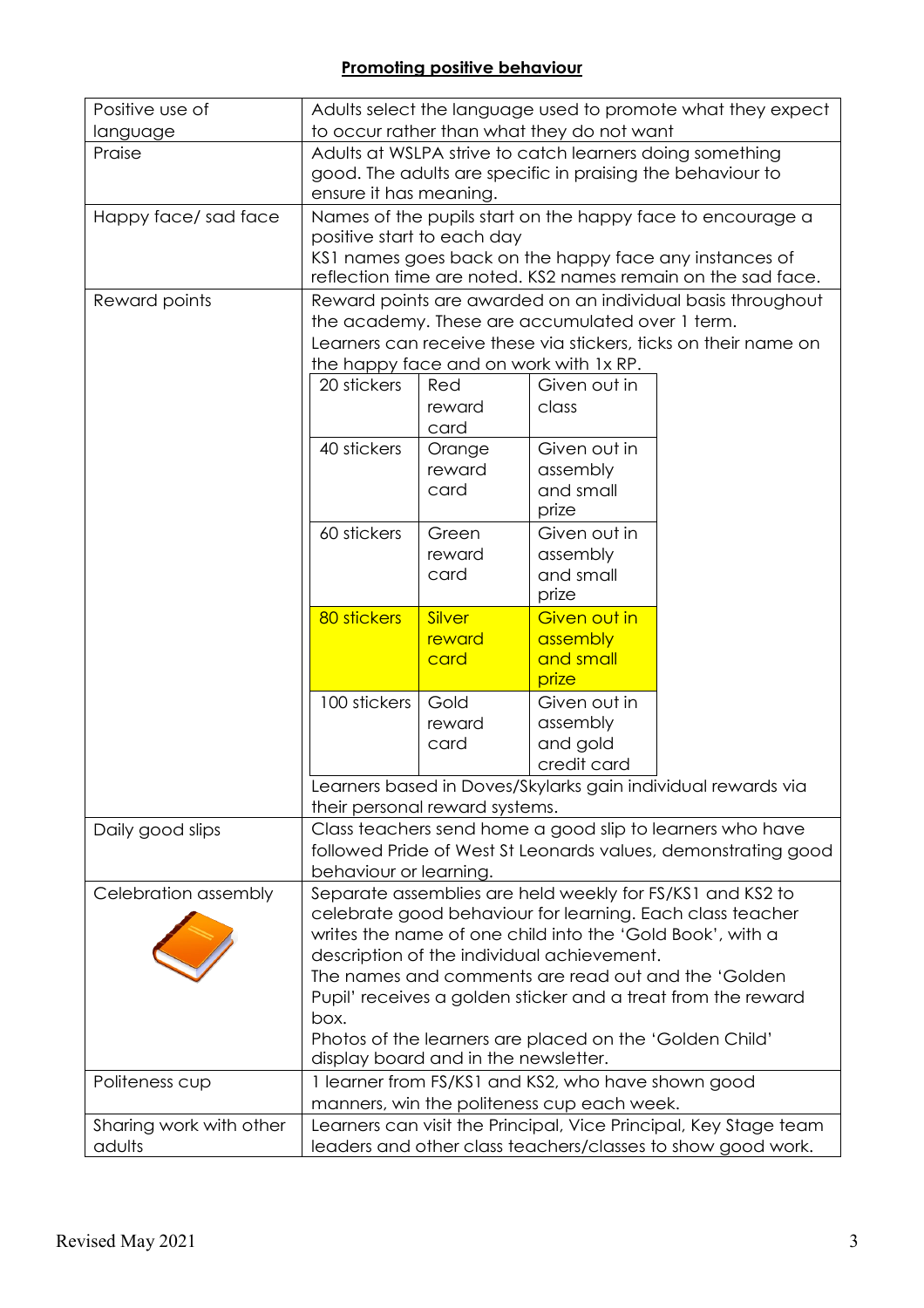| Postcard home                      | When a learner makes an outstanding achievement the<br>learner may receive a postcard home from the Senior<br>Leadership Team recognising their efforts.                                                                                                                                                                           |
|------------------------------------|------------------------------------------------------------------------------------------------------------------------------------------------------------------------------------------------------------------------------------------------------------------------------------------------------------------------------------|
| Class reward (Ping<br>pong treats) | When a total of 8 ping-pong balls have been collected then a<br>whole class treat is awarded.<br>Ping-pong balls can be given when the whole class have<br>achieved a specific target or have shown they have the wow<br>factor that involves a team effort.<br>Class rewards are to last a maximum of 1 hour up to 1x per<br>term |
| Wellbeing provision                | Learners who have difficulty during outside playtime have<br>planned opportunities to participate in additional lunchtime<br>activities that promote sharing, perseverance, resilience and<br>teamwork. These are delivered either on a 1:1 basis or in small<br>groups depending on the need of the child.                        |

At West St. Leonards Primary Academy we expect everyone to behave well and all learners are rewarded for good work and behaviour. If a poor choice is made and unacceptable behaviour displayed then the following sanctions will apply.

| <b>Unacceptable Behaviour</b>                                                                                                                                                                                                                 | <b>Sanction</b>                                                                                                                                                                                                                                                                                                                                                                                    |
|-----------------------------------------------------------------------------------------------------------------------------------------------------------------------------------------------------------------------------------------------|----------------------------------------------------------------------------------------------------------------------------------------------------------------------------------------------------------------------------------------------------------------------------------------------------------------------------------------------------------------------------------------------------|
| Not listening<br>$\bullet$<br>Disrupting others                                                                                                                                                                                               | <b>Step One</b><br>A verbal warning                                                                                                                                                                                                                                                                                                                                                                |
| Not learning<br>Calling out<br>Pushing or being unkind                                                                                                                                                                                        | <b>Step Two</b><br>Name on sad face, no attention is given to the<br>learner for the behaviour                                                                                                                                                                                                                                                                                                     |
| Low level poor behaviour<br>$\bullet$<br>which impacts on teaching,<br>learning and creating an<br>atmosphere not conducive to<br>learning<br>Swearing<br>Use of homophobic, biphobic<br>and transphobic language.<br>Use of racist language. | <b>Step Three</b><br>One cross is placed against the name. This<br>means they will miss 5 minutes of their playtime<br>(reflection time) with their class teacher. No<br>attention is given to the child for the behaviour<br><b>Step Four</b><br>Two crosses are placed against the name. This<br>means they will miss 10 minutes of their<br>playtime with a teacher on reflection time<br>duty. |
| For serious incidents it may not be<br>appropriate to work through each<br>step of the behaviourmanagement<br>process but necessary to move to a<br>higher level sanction straightaway.                                                       | <b>Step Five</b><br>Three crosses are placed against the name,<br>which means they will miss all of their playtime<br>with a teacher on reflection time duty.<br>They will also have a yellow letter sent home<br>from the class teacher. The classroom teacher<br>gives this letter to the parent / carer of the<br>learner at the end of the day.                                                |
|                                                                                                                                                                                                                                               | Pathways to turn the behaviour around will be<br>provided through the various stages.                                                                                                                                                                                                                                                                                                              |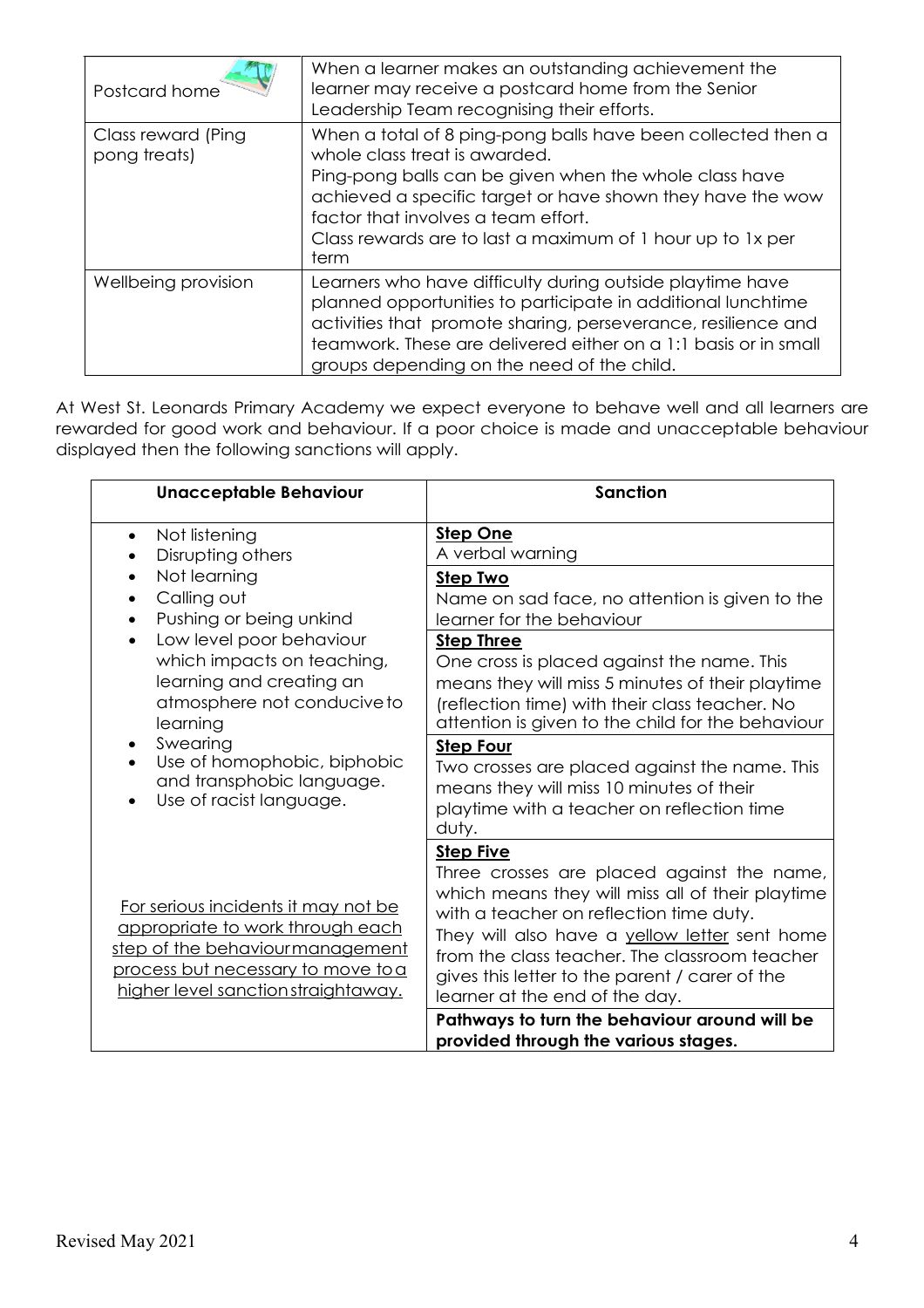- Swearing at an adult or a child
- Complete defiance or refusal
- Deliberate physical aggression
- Deliberate and serious damage to property.

Decision is made as to whether an internal exclusion is required.

**Step Six**

When an internal exclusion is given, the class teacher will send work with the learner to the partner class to complete. An adult will check and collect the learner when it is time to return. They will also have a red letter sent home with the classroom teacher gives the letter to the parent / carer of the child at the end of the day.

If a member of the SLT are called a record of the incident will be logged on CPOMS. It is important that the learner receives littleor no attention in the partner class.

The length of the internal exclusion will depend upon the age / SEN of the learner and what unacceptable behaviour was displayed. 30minutes,1hr,morning/afternoon session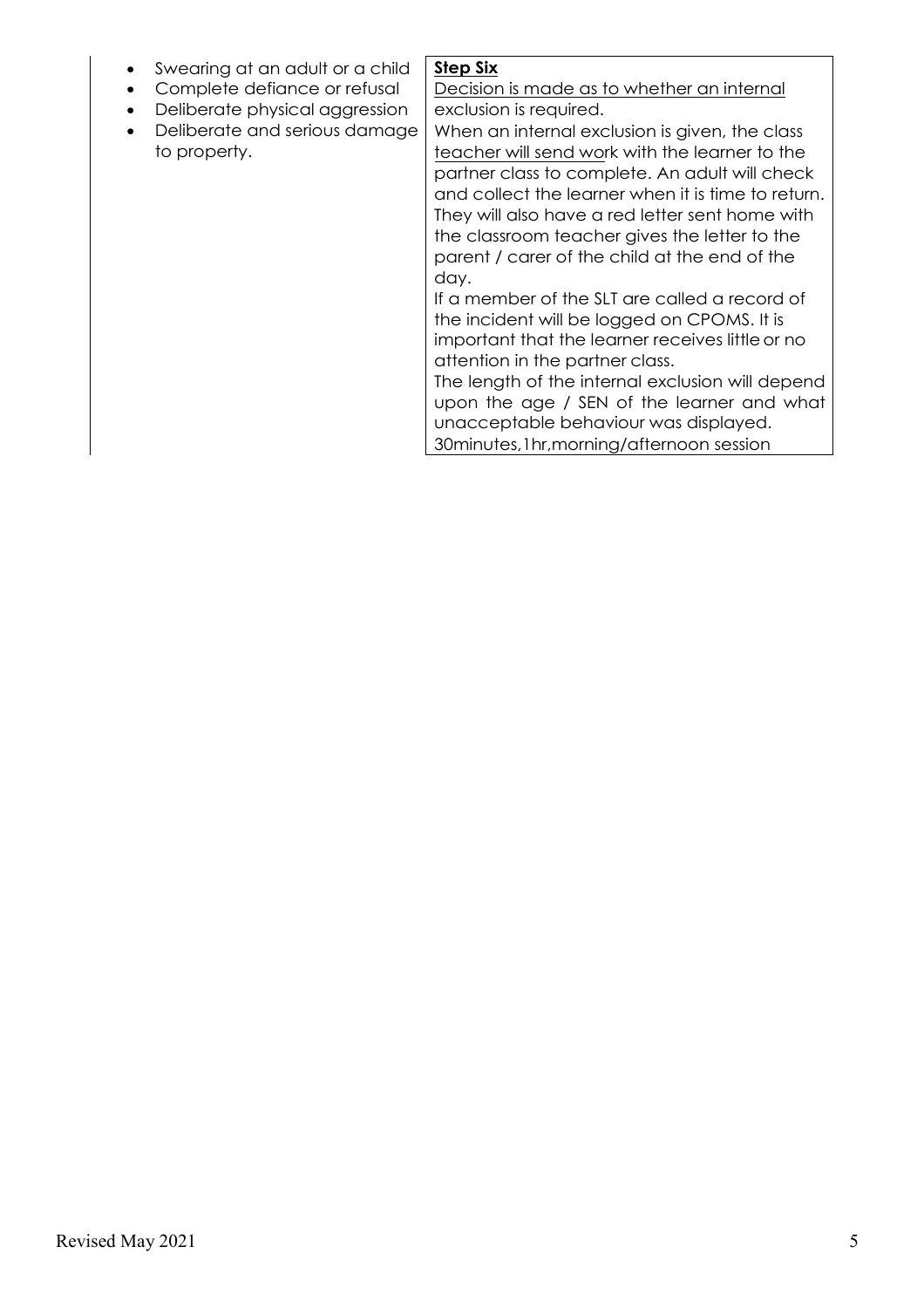#### Lunchtimes

All staff on duty at lunchtimes, including MDSA's, will feedback to teachers on the behaviour of individual learners. Good behaviour whilst eating lunch and on the playground is rewarded with a sticker that can be added to the reward cards when back in class.

This will be completed by recording the names of any learner on a post it note. This will be passed to the class teacher when they come to collect their children from the playground so a child's behaviour can be monitored throughout the day and any outstanding matters resolved. The senior leadership team will update the member of staff taking over at lunchtime with regard to any key issues.

#### Reflection Time

All staff are expected to record when reflection time has been given (on the academy agreed reflection time pro forma) and the reason for this.

This information is then added onto a school monitoring system. When 3 instances of reflection time have occurred in a week or a pattern of reflection time is starting to form, communication will be made with the parent or carer.

The behaviour leader monitors the data termly and shares any patterns with staff.

#### Behaviour on Academy Trips

Rules, rewards and sanctions apply on out of school trips and will be used as and when appropriate.

#### Personalised behaviour support systems

It is intended that these sanctions will fit the majority of learners at the academy. For the tiny minority with serious learning or behaviour difficulties, further steps will need to be taken to work towards good behaviour.

In this instance a behaviour plan will be created and personalised to support the individual needs of a child. Parents and professionals are encouraged to feed into this process and work within a multi-agency way.

### Extreme Behaviour

In cases of extreme behaviour a formal exclusion may be considered. The decision to exclude will be taken by the Principal following the guidelines laid out by [University of Brighton](https://www.brightonacademiestrust.org.uk/fs/resource-manager/view/87c087f6-d5b7-47b5-b122-af20df6f7678) Academies [Trust](https://www.brightonacademiestrust.org.uk/fs/resource-manager/view/87c087f6-d5b7-47b5-b122-af20df6f7678) and the DFE.

#### Positive handling

In line with section 550A of the 1996 Education Act the school has a Duty of Care to all its pupils. Staff, who have been trained in positive handling techniques, may use them in the following cases:

- o To prevent a crime being committed
- o To prevent pupils injuring themselves or others
- o To prevent damage to property (including their own)
- o To prevent behaviour prejudicial to maintaining good discipline and order

If necessary the Positive Handling Policy will be used and parents will be informed and procedures outlined in the positive handling policy followed.